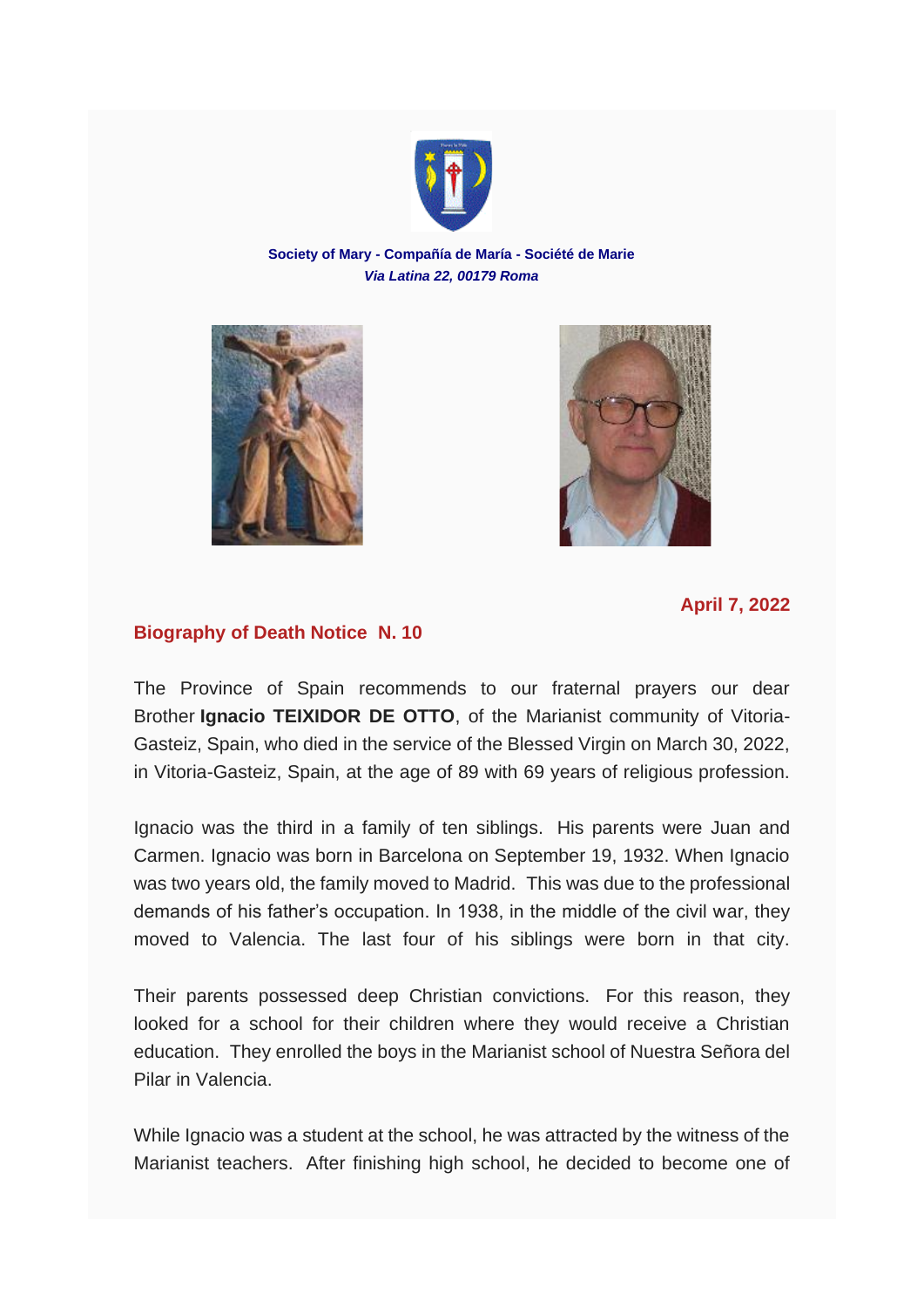them. He entered the novitiate in Elorrio in September 1951. Ignacio professed his first vows the following year.

From the beginning of his novitiate, his formators observed in him a nervous character, a guileless personality, a religious spirit, good dispositions, and an attraction for teaching.

In September 1952, he entered the Scholasticate. After three years, he completed his education and received a degree in education.

He began teaching in San Sebastian in September 1955. Four years later, he was assigned to the community of Vitoria, where he remained for 58 consecutive years until his death. The only exception was for a sabbatical in 1974-75. During this time, he lived in Fribourg, Switzerland.

A significant aspect of Ignacio's stay in Vitoria was his strong educational influence through sports and personal relationships. The responses of affection and gratitude after his death have been incredible. There have been countless testimonies in remembrance of a man who tried to go unnoticed in his vocation of service.

The funeral, two days after his death, was held at the school's sports center. This locale was chosen in anticipation (rightly so) of the multitude of people who were going to attend. Even before his funeral, Numerous people had already sent messages of thanks for his life.

The Eucharist was introduced by the school principal, who said, "If Ignacio were physically here, he would be very discreet, in a corner or in the back, observing a lot, watching everything and everyone, approaching each one to say a word to us with his characteristic sense of humor. He also made sure that everything was in its place. He always accomplished this without being noticed, in a spirit of humility and friendliness. He made us smile, leading a simple life of service for others. As a former student said, 'a piece of the school is gone'. We celebrate today the good fortune of having known him. He was a true gift that will continue to be present in our lives. This is something for which we thank God in this liturgy".

However, Ignacio's educational mission was not limited to sports, balls, t-shirts,